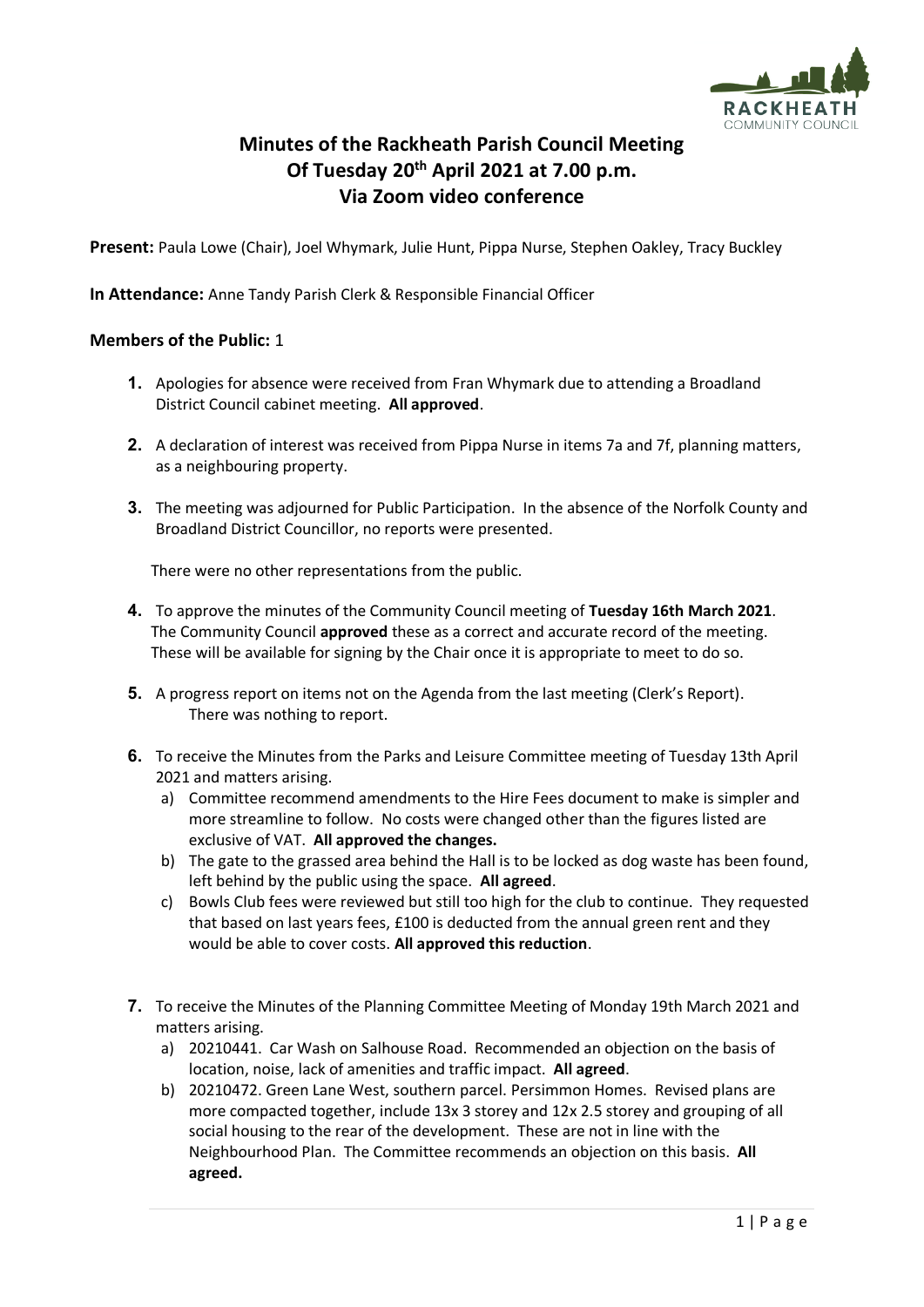- c) 20210478. Storage of building materials at Sam Smith Way. Committee considered there was considerable detail missing from application. A request for more information has been referred to Broadland District Council and a response is awaited. An extension will be required for representations to be submitted.
- d) 20210486. Lonsdale Road application for rear extension and a raising of the roof. No objections. **All approved.**
- e) 20210507. Green Lane West, northern parcel. Norfolk Homes. Committee were disappointed that the designs have become more mainstream and lack the quirky individuality, originally proposed. A request to BDC for clarity on the number of storeys has been returned as a maximum of 2 across the site. Committee recommended no objections. **All approved.**
- f) 20201625. Brillrig, Rackheath Park. Retrospective permission for holiday accommodation. No further comments to submit. **All agreed**.
- g) Barratt David Wilson Homes development on Salhouse Road, Sprowston. The stretch of footpath along the front of the development stops at the boundary with Rackheath. Feedback from Broadland District Council reported that extending the footpath is outside the applications remit. Members suggested the matter is raised directly with the Developers and a possible resolution sought.
- h) Committee had queried with Broadland District Council, the work being undertaken at the Lovells site, Green Lane East and whether a footpath was being installed. It was confirmed that this work is scheduled to take place at a later date.
- i) Home Farm application. A copy of the Common Grounds Statement has been obtained from Broadland District Council. BDC confirmed that the Parish Council was furnished with all the information relating to the application despite the developer suggesting otherwise. The Council asked for the developer to be approached directly to provide any outstanding information. **All agreed**.
- **8.** Consideration was given as to the way business will be conducted once virtual meetings are no longer legal from 7 May 2021 but Government legislation does not permit indoor meetings until mid-May at the earliest. It was suggested that payments could be delegated to the Clerk for the intervening period, in consultation with the Finance Working Group. However, a final decision will be made at the next meeting when the outcome of current legal challenges will be known. **All agreed**.
- **9.** Policy Review
	- a) The Council reviewed the Equal Opportunities Policy. Changes were made to the classifications to bring into line with current equal opportunities legislation. **All agreed**.
	- b) The Council reviewed the Safeguarding Policy. There were no changes to be made. **All agreed**.
	- c) The Rackheath Community Council Risk Assessment/Risk Management Scheme was reviewed by the Council. Minor changes were presented which encompassed changes caused by covid requirements and the removal of the General Power of Competence. **All agreed**.
- **10.** Accounts
	- a) Payments for April 2021 were presented. The repayment of the £8,000 Business Restart Grant to Broadland was raised. This was required to be repaid as it is not permitted under the Government rules. There were no other questions. **All agreed**.
	- b) The monthly bank reconciliation to 31st March 2021 was presented. **All noted**.
	- c) A quote for cutting grass verges on Green Lane East of was presented, of £75.00+VAT by Garden Guardian. Exploration of who is responsible for cutting the grass verges in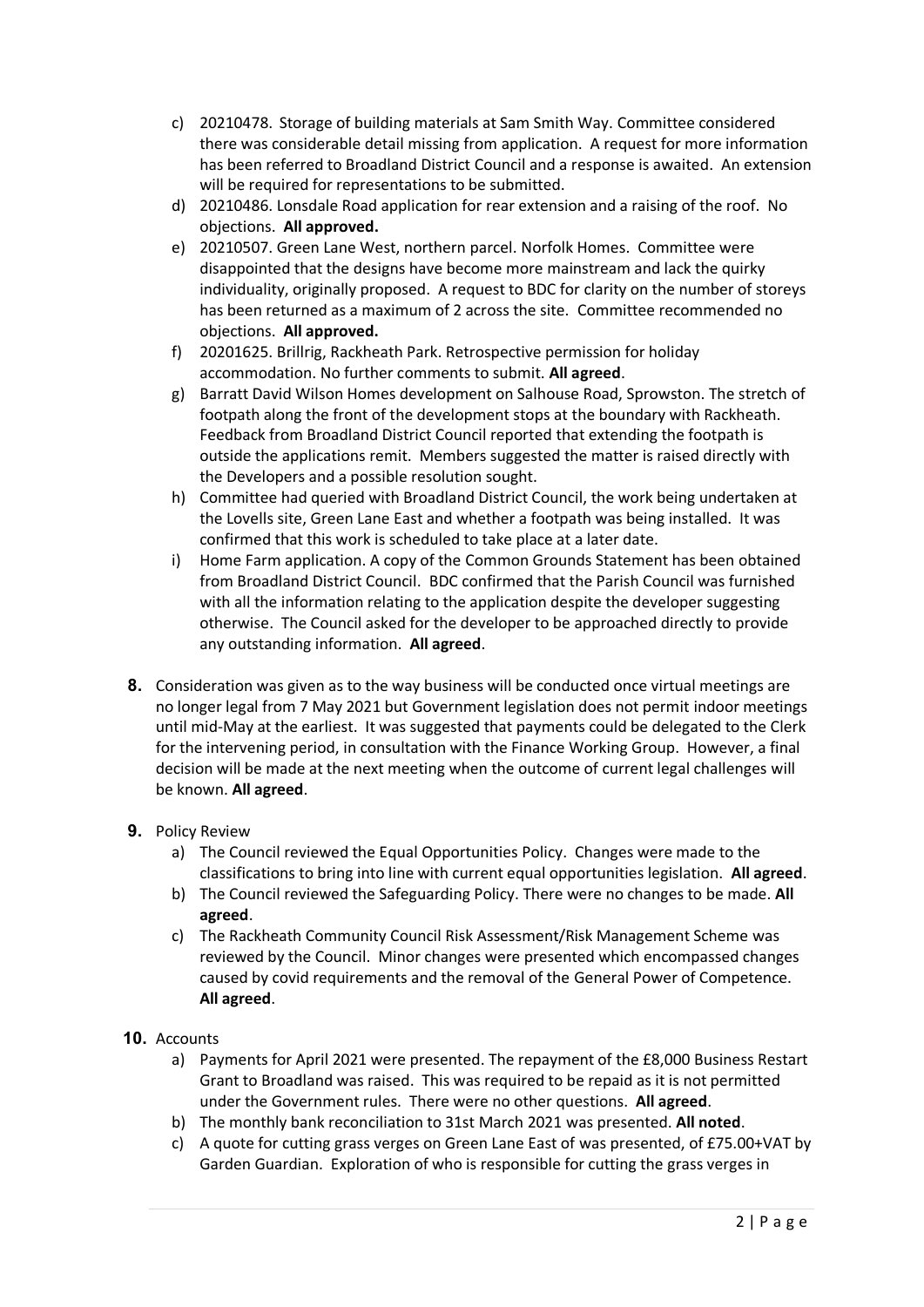question is ongoing. It was considered prudent to continue with this before agreeing the extra payment. **All agreed**.

d) The PWLB statement at 31st March 2021 was presented. **All noted**.

**11.** To receive correspondence and agree response (if any)

- ➢ Norfolk ALC emails:
	- Norfolk Strategic Flood Alliance
	- Reduce Single Use Campaign
	- Green Ways to Green Spaces
- ➢ Lady Dannatt MBE tribute to HRH The Duke of Edinburgh
- ➢ Norfolk County Council email 1 Million Trees Scheme
- ➢ Norfolk Police Community Update March 2021
- ➢ Norfolk Police Local Policing Priorities meeting feedback
- ➢ Tree Council Broadsheet 199

**12.** Items for publication/media and items for the next Community Council meeting, which will be

- the Annual Parish Council Meeting, Tuesday 4<sup>th</sup> May 2021.
	- a) Update on grass verge cutting.

Meeting concluded at 8.45pm.